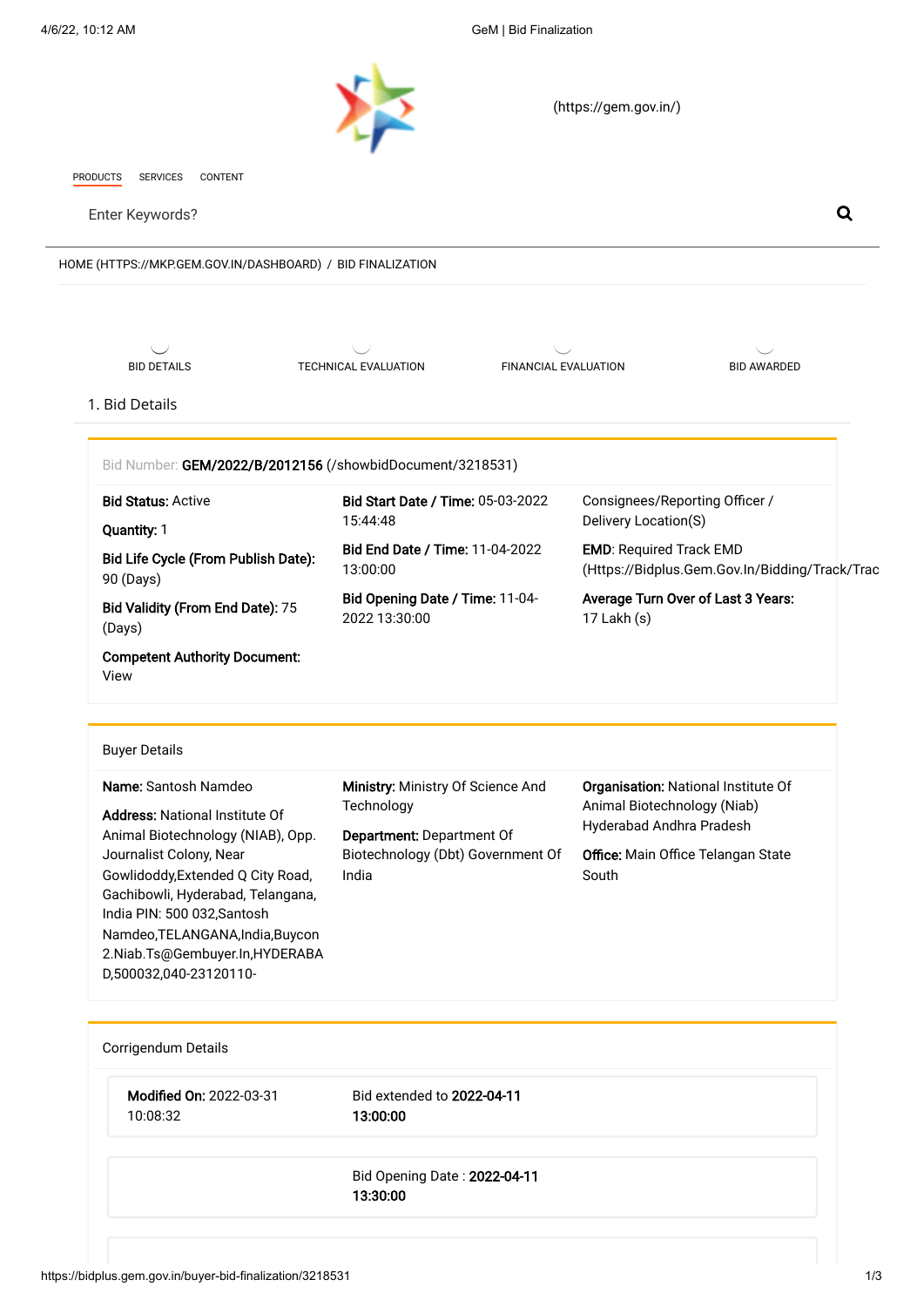| 4/6/22, 10:12 AM |                                            | GeM   Bid Finalization                                                    |  |
|------------------|--------------------------------------------|---------------------------------------------------------------------------|--|
|                  | <b>Modified On: 2022-03-21</b><br>15:39:13 | $\bigstar$ Download<br>(/bidding/buyer/showcorrigendumpdf/889813/3218531) |  |
|                  | <b>Modified On: 2022-03-16</b><br>14:49:37 | Bid extended to 2022-03-29<br>16:00:00                                    |  |
|                  | Bid Opening Date: 2022-03-29<br>16:30:00   |                                                                           |  |
|                  | <b>Cancel Bid</b><br><b>Extend Bid</b>     | <b>Edit Pre Bid</b><br><b>Edit Terms</b>                                  |  |

#### WEB INFO

[Terms of Use \(https://gem.gov.in/termsCondition\)](https://gem.gov.in/termsCondition)

[Website Policies \(https://gem.gov.in/websitePolicies\)](https://gem.gov.in/websitePolicies)

[Document Help \(https://gem.gov.in/help\)](https://gem.gov.in/help)

[Site Map \(https://gem.gov.in/sitemap\)](https://gem.gov.in/sitemap)

NEWS & EVENTS

[Gallery \(https://gem.gov.in/gallery\)](https://gem.gov.in/gallery) [Notifications \(/landing/index/allnews\)](https://bidplus.gem.gov.in/landing/index/allnews)

[Forums \(https://gem.gov.in/forum\)](https://gem.gov.in/forum)

[CCM Schedule \(https://gem.gov.in/ccm\\_data\)](https://gem.gov.in/ccm_data)

[Newsroom \(/media\)](https://bidplus.gem.gov.in/media)

**TESTIMONIALS** 

[Web Information Manager \(https://gem.gov.in/web](https://gem.gov.in/web-information-manager)information-manager)

#### ABOUT GeM

[Introduction to GeM \(https://gem.gov.in/aboutus\)](https://gem.gov.in/aboutus)

[Statistics \(https://gem.gov.in/statistics\)](https://gem.gov.in/statistics)

[Right to Information \(https://gem.gov.in/RTI\)](https://gem.gov.in/RTI)

[Analytics \(https://sso.gem.gov.in/ARXSSO/oauth/login\)](https://sso.gem.gov.in/ARXSSO/oauth/login)

[New on GeM \(https://gem.gov.in/new-categories\)](https://gem.gov.in/new-categories)

[BRAND GeM \(https://gem.gov.in/brand-gem\)](https://gem.gov.in/brand-gem)

## **RESOURCES**

GeM Handbook (https://assets[bg.gem.gov.in/resources/pdf/GeM\\_handbook.pdf\)](https://assets-bg.gem.gov.in/resources/pdf/GeM_handbook.pdf)

OM's/Circulars [\(https://gem.gov.in/support/government\\_oms\\_circulars\)](https://gem.gov.in/support/government_oms_circulars)

Terms and Conditions [\(https://gem.gov.in/support/terms\\_conditions\)](https://gem.gov.in/support/terms_conditions)

[Policies/Manuals \(https://gem.gov.in/support/buyers\)](https://gem.gov.in/support/buyers)

[\(HTTPS://GEM.GOV.IN/TESTIMONIAL\\_BUYERS\)](https://gem.gov.in/testimonial_buyers) Miscellaneous [\(https://gem.gov.in/support/miscellaneous\)](https://gem.gov.in/support/miscellaneous)

[MoUs \(https://gem.gov.in/mou\)](https://gem.gov.in/mou)

## **TRAINING**

[LMS \(https://lms.gem.gov.in/\)](https://lms.gem.gov.in/)

[Training Calendar \(https://gem.gov.in/training\)](https://gem.gov.in/training)

Training Module [\(https://gem.gov.in/training/training\\_module\)](https://gem.gov.in/training/training_module)

[Facilitators \(https://gem.gov.in/training/facilitators\)](https://gem.gov.in/training/facilitators)

# NEED HELP?

[FAQs \(https://gem.gov.in/userFaqs\)](https://gem.gov.in/userFaqs)

Video Guides [\(https://gem.gov.in/training/videos/buyers\)](https://gem.gov.in/training/videos/buyers)

[Raise-a Ticket \(https://gem.gov.in/gemtickets/create\)](https://gem.gov.in/gemtickets/create)

[Contact Us \(https://gem.gov.in/contactUs\)](https://gem.gov.in/contactUs)

[Careers \(https://gem.gov.in/landing/index/careers\)](https://gem.gov.in/landing/index/careers)